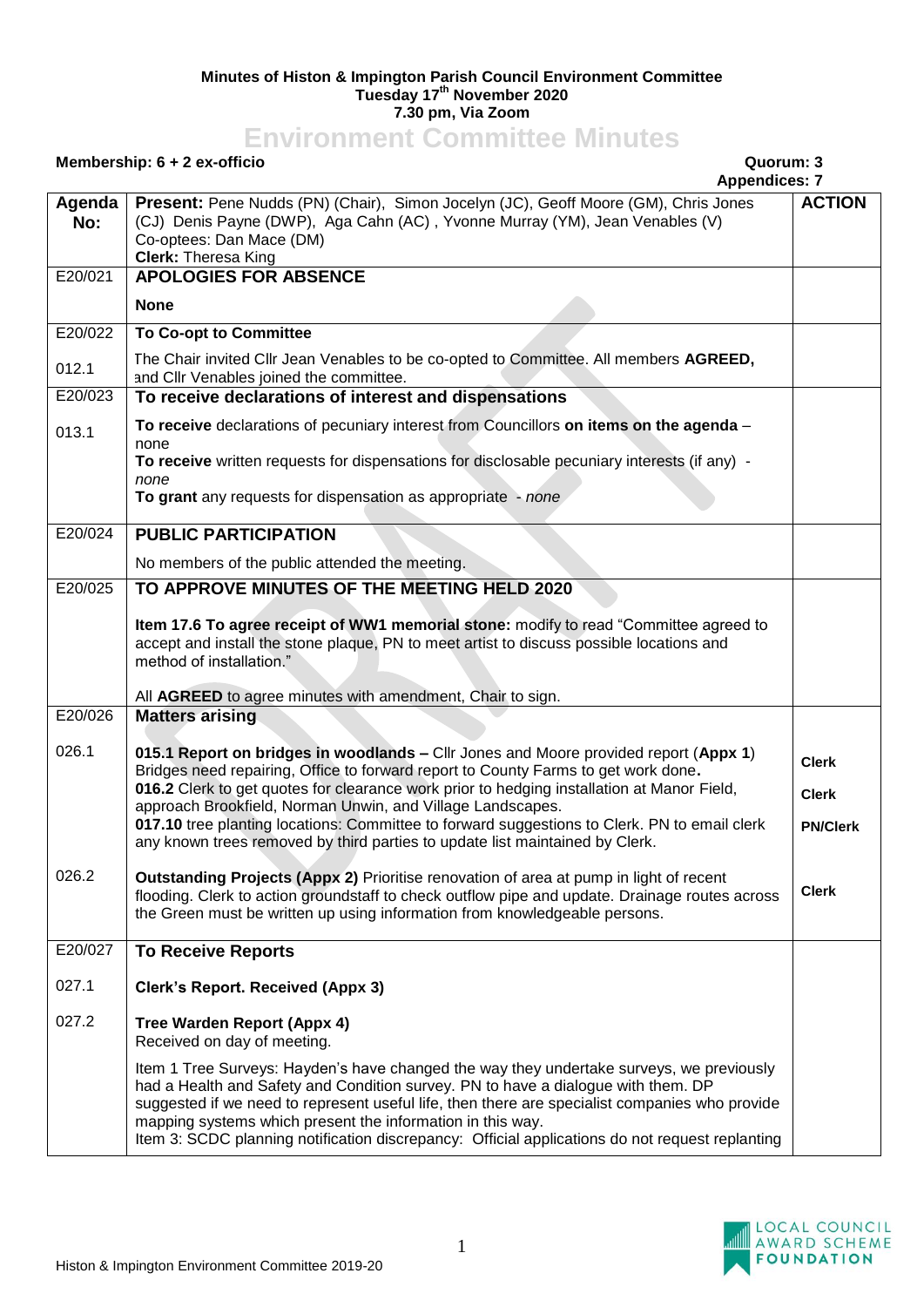|         | - SCDC need reminding to request replacement. Clerk to discuss with SCDC.                                                                                                                                                                                                                                                                                                                                                                                                                                                                                                                                                                                                                                                                                                                                                                                                                                | <b>Clerk</b>                   |
|---------|----------------------------------------------------------------------------------------------------------------------------------------------------------------------------------------------------------------------------------------------------------------------------------------------------------------------------------------------------------------------------------------------------------------------------------------------------------------------------------------------------------------------------------------------------------------------------------------------------------------------------------------------------------------------------------------------------------------------------------------------------------------------------------------------------------------------------------------------------------------------------------------------------------|--------------------------------|
| 027.3   | Allotments Report (including Envirovolunteers report) (Appx 4)                                                                                                                                                                                                                                                                                                                                                                                                                                                                                                                                                                                                                                                                                                                                                                                                                                           |                                |
|         | Items 1 & 2: Clerk to notify plotholders.                                                                                                                                                                                                                                                                                                                                                                                                                                                                                                                                                                                                                                                                                                                                                                                                                                                                | <b>Clerk</b>                   |
|         | Item 3: Fly tipping inside: Clerk to report to SCDC.                                                                                                                                                                                                                                                                                                                                                                                                                                                                                                                                                                                                                                                                                                                                                                                                                                                     | <b>Clerk</b>                   |
|         | Item 6: review allotment regulations. Next agenda.                                                                                                                                                                                                                                                                                                                                                                                                                                                                                                                                                                                                                                                                                                                                                                                                                                                       | <b>Next</b>                    |
| 027.4   | <b>Envirovolunteers:</b> Diarise maintenance issues and bulbs.                                                                                                                                                                                                                                                                                                                                                                                                                                                                                                                                                                                                                                                                                                                                                                                                                                           | Agenda                         |
| 027.5   | Sustainability Report. No written report. Clerk verbally updated. No budget for coming year.<br>Send contact website details etc. to YM.                                                                                                                                                                                                                                                                                                                                                                                                                                                                                                                                                                                                                                                                                                                                                                 |                                |
| 027.6   | HICOP Report / HI Trees Report. Verbal update. HICOP had had several maintenance<br>sessions. Good turnout, so completed all 22 post replacements on small trees. Trees being<br>grown in the way orchards were years ago. Need to replace three failed trees over winter.<br>HI Trees; Extra fence put in by HE, needs removing before planting can be planned. Possibly<br>contact District Councillors. Planting to be planned in blocks, keeping the view from A14.<br>Provisional planting date of 27/2/2021, organising a Covid compliant event. Jan Watt and Nick<br>Philips of Wood land Trust organising. Chippings for mulch to come from villages Xmas tree<br>chippings. Clerk to draft article for HISIMP News, forward to DM for review.                                                                                                                                                   | Clerk/DM                       |
| 027.7   | Rural Footpaths. GM and CJ walked woods. Well used areas. Link to map of footpaths on<br>website, copy to JV. Look into extending footpaths to make circular routes.                                                                                                                                                                                                                                                                                                                                                                                                                                                                                                                                                                                                                                                                                                                                     |                                |
| E20/028 | <b>Other Matters</b>                                                                                                                                                                                                                                                                                                                                                                                                                                                                                                                                                                                                                                                                                                                                                                                                                                                                                     |                                |
| 028.1   | To review and confirm any changes to the Use of Homefield Park Policy<br>Question raised regarding general Open Spaces Use policy; consider this with sections for<br>separate areas. Policy to be reviewed again at next meeting. Purpose of policy is as a tool for<br>clerks to use in urgent situations. Suggested reducing in size to a single side. SJ suggested<br>contacting uniformed groups to see what they use it for, deem what is acceptable use. Once<br>this done consider policy.                                                                                                                                                                                                                                                                                                                                                                                                       | <b>Next</b><br>Agenda          |
| 028.2   | Tony Hillier statue project update to note, and to agree process for acquisition of any<br>extra statues<br>Costings reviewed now heavy work being done FOC. One contractor available March, another<br>January. Locations suggested by community - not Parlour Close but new verge area created<br>by road works. Principal approval of Highways on this but land as not given into Highways<br>control as yet, check sightlines not obscured before progressing.CM talked to school project<br>manager re road name plates going in, placement to be monitored if sculpture to be sited<br>here. Andy Cap statues intended for this site, but this revisited – maybe Grandfather &<br>Grandson sculpture more suitable. Re additional sculptures, there are only two left, the Dog<br>and the Horse, and Joan Hiller had wanted to keep two, so the decision is not to acquire any<br>more sculptures. |                                |
| 028.3   | To agree process to prioritise tree works orders resulting from the tree surveys<br>Committee agreed to delegate to Clerk and Chair.                                                                                                                                                                                                                                                                                                                                                                                                                                                                                                                                                                                                                                                                                                                                                                     | <b>Clerk/PN</b>                |
| 028.4   | To agree additional tree works for clearance around utilities on Mill Lane boundary at<br>the Cemetery<br>Committee agreed to delegate to Clerk and Chair, seeking best value quotation.                                                                                                                                                                                                                                                                                                                                                                                                                                                                                                                                                                                                                                                                                                                 | <b>Clerk/PN</b>                |
| 028.5   | To agree process for funding and creation of tree signs for the Oaks at the Copse and<br>an information board.<br>Clerk update on feedback regarding Public Art funding. - can be used. Contact professional<br>artist for work, represent the spiral of the trail. PN give a written brief so can get artist involved.<br>As a financial decision brief will need to be signed off and agreed by committee. Admin<br>Assistant to assist.                                                                                                                                                                                                                                                                                                                                                                                                                                                               | <b>PN/Admin</b><br><b>Asst</b> |
| 028.6   | To consider purchase of an additional 2 oak trees for planting at The Copse as part of<br>the WW1 memorial project.<br>Barchams not got any, not likely to, Clerk to contact other suppliers, suggested Ashridge<br>Nurseries and Chew Valley Trees, Committee agreed 50% loading on previous price of £118,                                                                                                                                                                                                                                                                                                                                                                                                                                                                                                                                                                                             | <b>Clerk/PN</b>                |

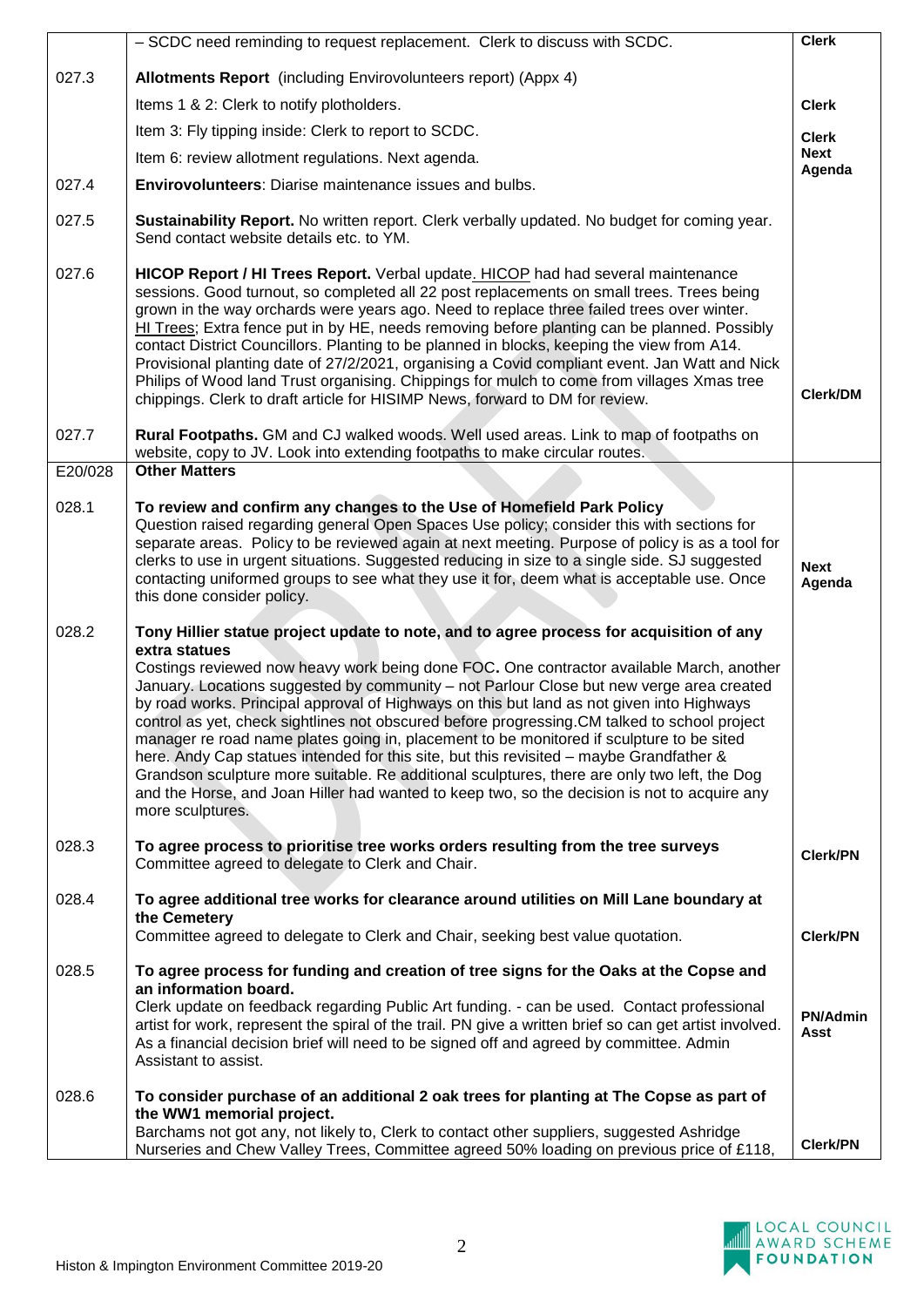|         | plus delivery. Budget cap at £500.                                                                                                                                                                                                                                                                                                                                                                  |                             |
|---------|-----------------------------------------------------------------------------------------------------------------------------------------------------------------------------------------------------------------------------------------------------------------------------------------------------------------------------------------------------------------------------------------------------|-----------------------------|
| 028.7   | To agree way forward with location and installation of stone WW1 memorial plaque and<br>consider whether a donation should be made to the artist                                                                                                                                                                                                                                                    |                             |
|         | Cannot make a donation from PC. Clerk to enquire if it is possible to purchase plaque within<br>our financial regulations as there would be no tender process. Village Society may make<br>donation. Artist to suggest some ways of installing. .                                                                                                                                                   | <b>Clerk/Next</b><br>Agenda |
| 028.8   | Theories of home update - to agree wording for plaque as per request from Alison<br><b>Turnbull (Appx 5)</b><br>Discussion on update provided. Suggested wording for plaques disliked, committee suggested                                                                                                                                                                                          |                             |
|         | using some reference to Chivers slogans, colours dislike, need to check material and colour.<br>Meeting to be arranged with Alison Turnbull to discuss.                                                                                                                                                                                                                                             | All                         |
|         | All Agreed to extend the meeting by 20 minutes.                                                                                                                                                                                                                                                                                                                                                     |                             |
| 028.9   | Theories of Home project - to agree location and process for installation of additional<br>castings                                                                                                                                                                                                                                                                                                 | <b>Clerk</b>                |
|         | Committee all agreed second set of sculptures to go in The Coppice. Clerk to check moulds<br>suitable for glass sculptures in the future. Exact locations to be specified, meet artist and<br>Alison Turnbull. Clerk to investigate possible utilities in the area. AC, PN and JV to attend                                                                                                         | AC/PN/JV/<br><b>Clerk</b>   |
|         | meeting with artist.                                                                                                                                                                                                                                                                                                                                                                                | <b>Clerk</b>                |
| 028.10  | To agree to repairs of Crossing Keeper's Hut windows<br>Polycarbonate replacements. Delegate to clerk to get quotes.                                                                                                                                                                                                                                                                                | <b>Next</b>                 |
| 028.11  | To discuss and agree siting of Map board, previously installed at the Green<br>Next agenda item.                                                                                                                                                                                                                                                                                                    | Agenda                      |
| 028.12  | To agree to re-quote and order clearance work in Mill Lane boundary at the Cemetery                                                                                                                                                                                                                                                                                                                 | <b>Clerk/PN</b>             |
|         | Ordered Buchan's and invoice paid but not aware work done. Delegate to Clerk and PN to<br>obtain best value quote.                                                                                                                                                                                                                                                                                  |                             |
|         | All agreed to extend the meeting by a further 20 minutes to complete agenda items.                                                                                                                                                                                                                                                                                                                  | <b>PN/Brian</b><br>Ing      |
| 028.13  | To agree support for Glazed Pavilion project Capital Bid process<br>Committee requested to support capital bid process in hope it meets deadlines of planning<br>permission running out. Committee agreed that as project is over £5,000 and following Capital<br>Spend policy, the first draft of the Capital Bid request should be presented at December F&A<br>to ensure project is still valid. | Clerk/CJ/<br><b>PN</b>      |
| 028.14  | To agree budgets for 2021/2022 (Appx 6)                                                                                                                                                                                                                                                                                                                                                             |                             |
|         | Committee members were asked to forward any comments or requests to the Clerk.<br>Delegated to Chair, Vice Chair and Clerk to finalise for submission to F&A Committee.                                                                                                                                                                                                                             | Clerk/CJ/<br><b>PN</b>      |
| 028.15  | To review and agree FLA 3 Year Plan (Appx 7)<br>Committee members were asked to forward any comments or requests to the Clerk.<br>Delegated to Chair, Vice chair and Clerk to finalise for submission to F&A Committee.                                                                                                                                                                             | <b>Clerk</b>                |
| 028.16  | To agree items to be published in December 2020 Newsletter<br>Delegated to Clerk.                                                                                                                                                                                                                                                                                                                   |                             |
| E20/029 | <b>Other Correspondence</b>                                                                                                                                                                                                                                                                                                                                                                         |                             |
|         | Email from resident re community veg beds - suggested are not PC land. Clerk to respond<br>Email re Coton Pollinators project - good idea, but no current project suitable,                                                                                                                                                                                                                         | <b>Clerk</b>                |
| E20/030 | Date of next meeting 9th February 2021, 23rd March 2021, 25th May 2021<br>Workshop dates: to be confirmed. To cover tree planting locations.                                                                                                                                                                                                                                                        |                             |
| E20/031 |                                                                                                                                                                                                                                                                                                                                                                                                     |                             |
|         | How to communicate meeting discussions/decisions and to request items for<br>next agenda                                                                                                                                                                                                                                                                                                            |                             |
|         |                                                                                                                                                                                                                                                                                                                                                                                                     |                             |